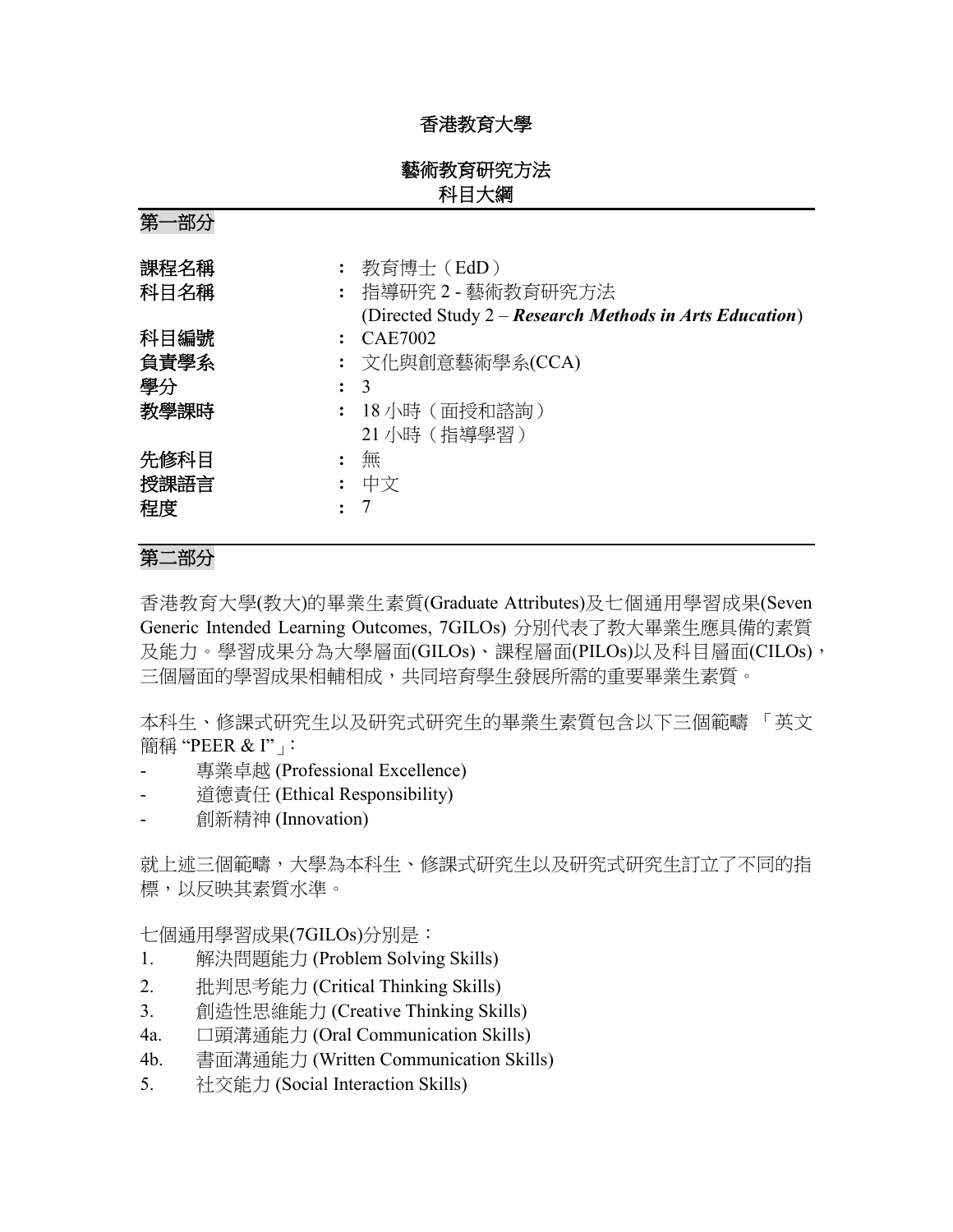- 6. 倫理決策 (Ethical Decision Making)
- 7. 全球視野 (Global Perspectives)

## **1.** 科目概要

本課程旨在促使學生對已認可的研究領域進行全面的文獻綜述,並在其基礎上 擬定研究計劃。學生將評估藝術教育研究所採用的不同取向、方法和步驟。本 課程結束時,學生應能夠在其提出的研究領域確立研究興趣,建立理論基礎, 制定初步研究問題,回顧相關文獻,並選擇合適的研究方法進行論證。

#### **2.** 預期學習成果

成功完成本課程後,學生應能夠:

成果一:描述藝術教育研究中使用的不同研究方法的優勢和局限性;

成果二:評估藝術教育研究中的研究設計;

成果三:在藝術教育某一被認可的領域,基於文獻綜述撰寫並提交一篇研究計 劃。

| 教授内容            | 預期學習       | 教與學活動        |  |
|-----------------|------------|--------------|--|
|                 | 成果 (CILOs) |              |  |
| 藝術教育研究中使用的研究取向、 | 成果一        | 講座、小組討論、作業、  |  |
| 方法和步驟           | 成果二        | 閱讀材料         |  |
| 研究方法論和倫理議題      | 成果一        | 小組討論、作業、閱讀材料 |  |
|                 | 成果二        |              |  |
| 藝術教育研究中的有效性、可靠  | 成果一        | 小組討論、作業、閱讀材料 |  |
| 性、一致性和普遍性概念     | 成果二        |              |  |
| 當前和新興藝術教育議問題    | 成果二        | 小組討論、作業、閱讀材料 |  |
|                 | 成果三        |              |  |
| 在藝術教育研究中提出並完善研究 | 成果二        | 小組討論、作業、閱讀材料 |  |
| 問題              | 成果三        |              |  |

#### **3.** 內容、預期學習成果及教與學活動

#### **4.** 評核

| 評核課業                          | 所佔比重 | 預期學習<br>成果 (CILOs) |
|-------------------------------|------|--------------------|
| (a) 提交研究計劃 (最多 5000 字), 由四部分組 | 80%  | 成果一                |
| 成:理論基礎、初步研究問題、相關文獻綜           |      | 成果二                |
| 述<br>、適當的研究方法(可能多於一個)及理由      |      | 成果三                |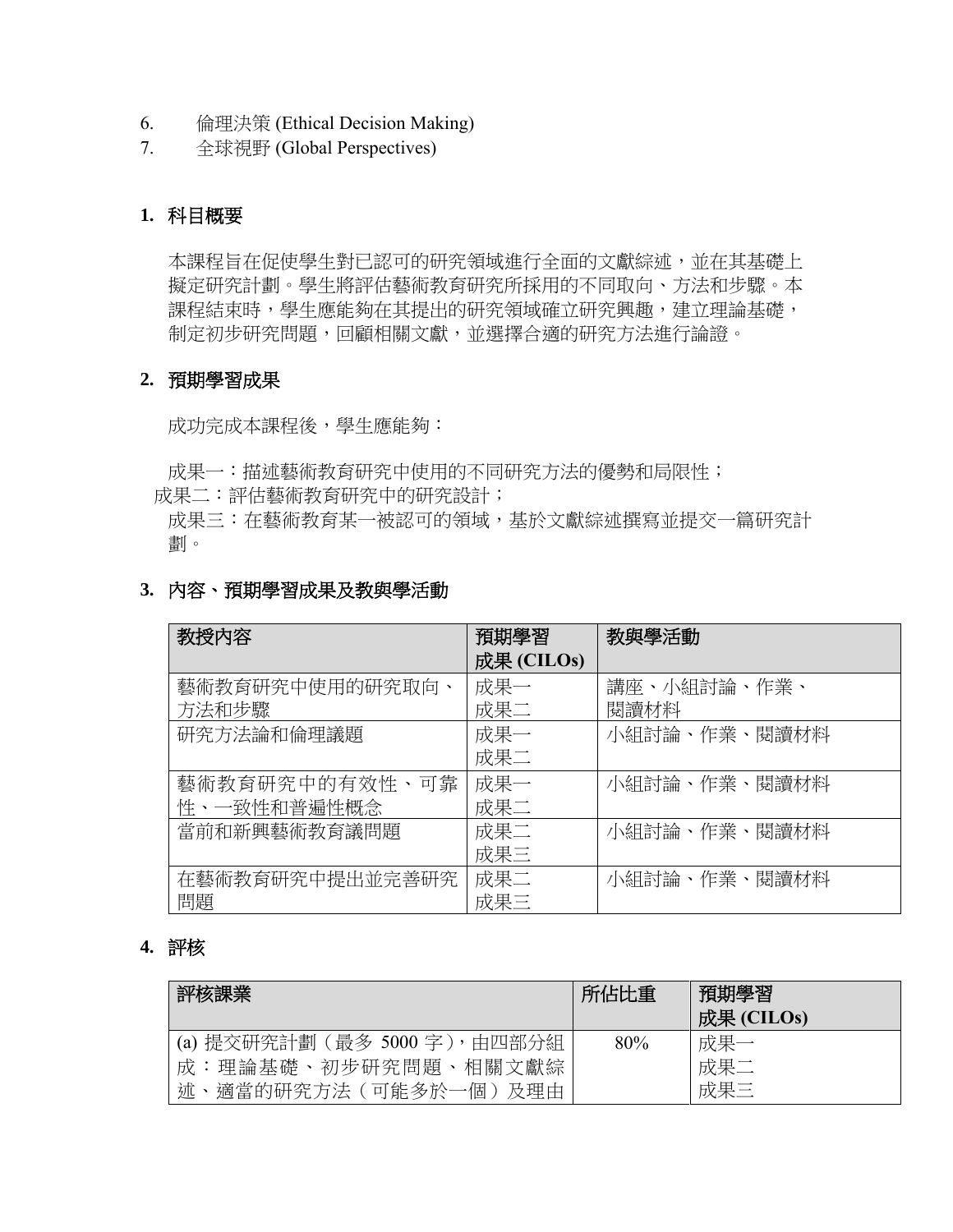| 20%<br>$\leftrightarrow$ / $\vdash$ '     |     |     |
|-------------------------------------------|-----|-----|
| :文獻綜述(a)<br>上報告展示 <sup>-</sup><br>(b)在研討會 | 20% | 成果三 |

#### **5.** 指定教科書

無

#### **6.** 推薦書目

- Burnard, P., & Hennessy, S. (2006). *Reflective practices in arts education*. Dordrecht, The Netherlands: Springer.
- Biklen, S. K., & Casella, R. (2007). *A practical guide to the qualitative dissertation*. New York: Teachers College Press.
- Borgman, C. L. (2007). *Scholarship in the digital age: Information, infrastructure, and the Internet*. Cambridge, MASS: MIT Press.
- Boyle, J. D., Fiese, R. K., & Zavac, N. (2001). *A handbook for preparing graduate papers in music*. Houston, TX: Halcyon Press.
- Clandinin, D.J., & Connelly, F.M. (2000). *Narrative inquiry: Experience and story in qualitative research*. San Francisco: Jossey-Bass.
- Colwell, R. (Ed.). (2006). *MENC handbook of research methodologies*. New York: Oxford University Press.
- Colwell, R., & Richardson, C. P. (Eds.). (2002). *The new handbook of research on music teaching and learning: A project of the Music Educators National Conference*. New York: Oxford University Press.
- Czarniawska-Joerges, B. (2004). *Narratives in social science research*. Thousand Oaks, CA: Sage.
- Dolowitz, D., Buckler, S., & Sweeney, F. (2008). *Researching online*. New York: Palgrave Macmillan.
- Froehlich, H. C., & Carol Frierson-Campbell, C. (2013). *Inquiry in music education: Concepts and methods for the beginning researcher* (revised edition). New York & London: Routledge.
- Krathwohl, D. R. & Smith, N. L. (2004). *How to prepare a dissertation proposal: Suggestions for students in education and the social and behavioral sciences*. Syracuse, NY: Syracuse University Press.
- Leavy, P. (2008). *Method meets art: Arts-based research practice*. New York: The Guilford Press.
- Liamputtong, L. & Rumbold, J. (2008). *Knowing differently: Arts-based and collaborative research methods*. Markham, Ontario: International Press Publication.
- Locke, L. F., Spirduso, W. W., & Silverman, S. J. (2007). *Proposals that work: A guide for planning dissertations and grant proposals* (5th ed.). Thousand Oaks: Sage Publications.
- Lycouris, S. (2011). Practice-led research in arts, design and architecture. In T. Fell, K.
- Flint, & I. Haines (Eds.), *Professional Doctorates in the UK 2011* (pp. 62-70).
- Lichfield, Staffordshire, UK: UK Council for Graduate Education.
- Madsen, C. K., & Prickett, C. A. (Eds.). (2003). *Applications of research in music behavior*. Tuscaloosa, AL: University of Alabama Press.
- Punch, K. F. (2000). *Developing effective research proposals*. London: Sage.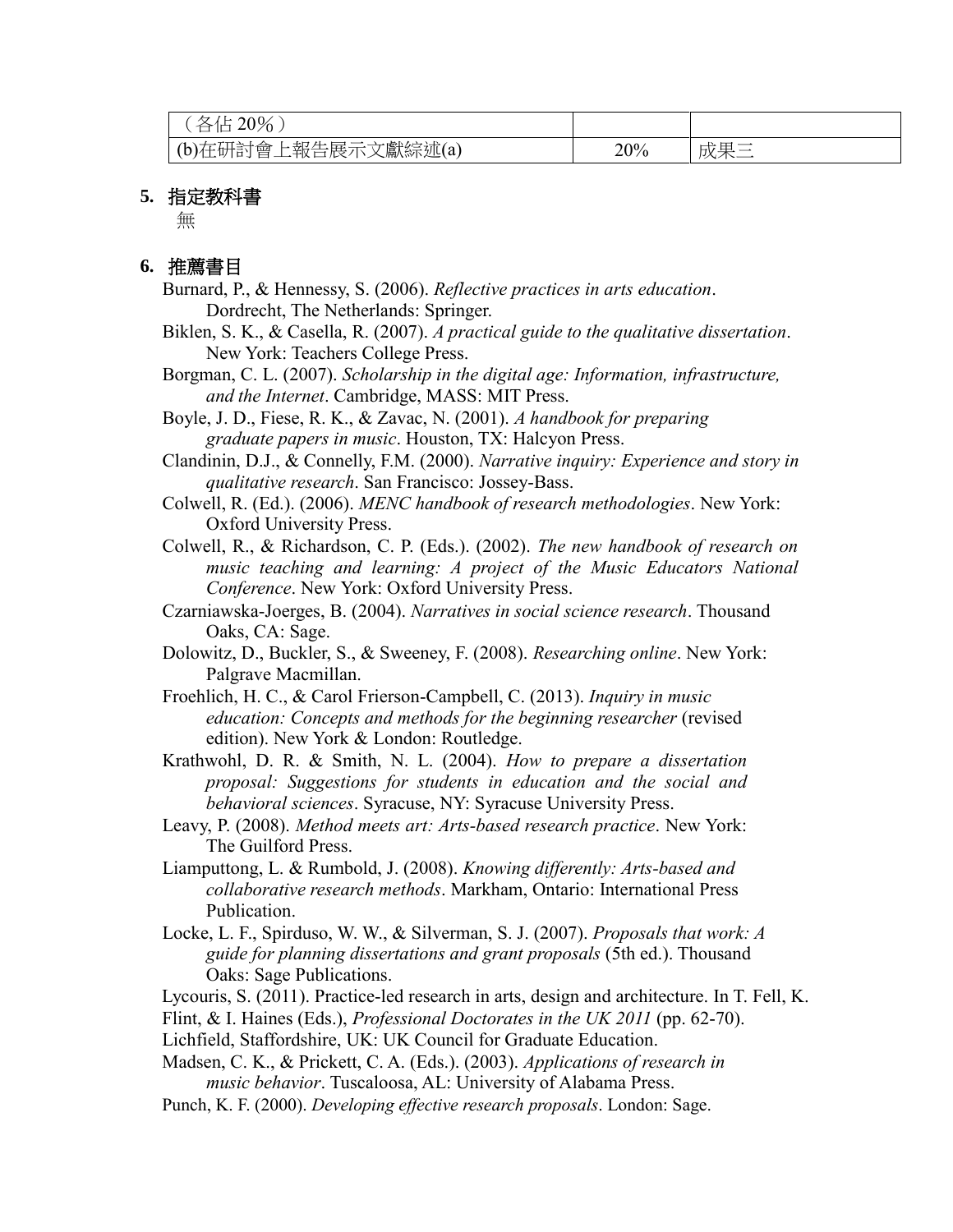Sinner, A., Leggo, C., & Irwin, R. L. (2006). Arts‐based educational research dissertations: Reviewing the practices of new scholars. *Canadian Journal of Education, 29*(4), 1223‐1270.

- Smith, H., & Dean, R. T. (2009). *Practice-led research, research-led practice in*  the creative arts. Edinburgh, UK: Edinburgh University Press.
- Stringer, E. T. (2008). Action research in education (2nd ed.). Upper Saddle River, NJ:Pearson/Merrill/Prentice Hall.
- Thompson, L. K. & Campbell, M. R. (Eds.). (2008). *Diverse methodologies in the study of music teaching and learning.* Charlotte, NC: Information Age Publishing.
- Thompson, L. K. & Campbell, M. R. (Eds.). (2009). *Research perspectives: Thought andpractice in music education*. Charlotte, NC: Information Age Publishing
- Webster, W. G. (1998). *21 models for developing and writing theses, dissertations and projects*. San Ramon, CA: Academic Scholarwrite

# **7.** 相關網絡資源

- 8. Polytechnic University of Hong Kong. *Writing a research proposal.* <http://www.lib.polyu.edu.hk/researchers/rp/wrp> Research Proposal Template.
- [http://essay-libyrary.com/2010/07/31/research-proposal-template/](http://essay-library.com/2010/07/31/research-proposal-template/) 9. http://www.llc.manchester.ac.uk/ctis/phd/proposal/ [www.psu.edu/dept/cew/WritingProposals.doc](http://www.psu.edu/dept/cew/WritingProposals.doc) <http://www.scribd.com/doc/24644382/Writing-tips-for-PhD-Proposal> <http://www.hku.hk/gradsch/web/resources/preparing-thesis.pdf> [http://www.rsc.qut.edu.au/pdfs/Training/res/How%20to%20write%20a%20better%20th](http://www.rsc.qut.edu.au/pdfs/Training/res/How%20to%20write%20a%20better%20thesis.pdf)

### $10.$  [esis.pdf](http://www.rsc.qut.edu.au/pdfs/Training/res/How%20to%20write%20a%20better%20thesis.pdf)

<http://www.ece.nus.edu.sg/stfpage/eleamk/phd/phdth3.html> [http://134.148.4.164/Resources/Divisions/Research/Office%20of%20Graduate%20Studi](http://134.148.4.164/Resources/Divisions/Research/Office%20of%20Graduate%20Studies/Research%20Higher%20Degrees/supervision/supervision_docs/Preparing_Exam.pdf) [es/Research%20Higher%20Degrees/supervision/supervision\\_docs/Preparing\\_Exam.pdf](http://134.148.4.164/Resources/Divisions/Research/Office%20of%20Graduate%20Studies/Research%20Higher%20Degrees/supervision/supervision_docs/Preparing_Exam.pdf)

# **8.** 相關期刊

- *g International Journal of Education & the Arts International Journal of Music Education*
- *[International Journal of Community Music](http://www.intellectbooks.co.uk/journals.php?issn=17526299)* 10. *International Journal of Social, Political, and Community Agendas in the Arts*

*International Journal of Education through Art*

 *International Journal of Cultural Studies* 11.

- 12. *[International Journal of Technology and Design Education](http://www.springer.com/education/journal/10798) [International Journal of the Creative Arts in Interdisciplinary Practice](http://www.ijcaip.com/) International Journal of Knowledge, Culture & Change Management International Journal of Learning*
- **Journal of Research Practice**